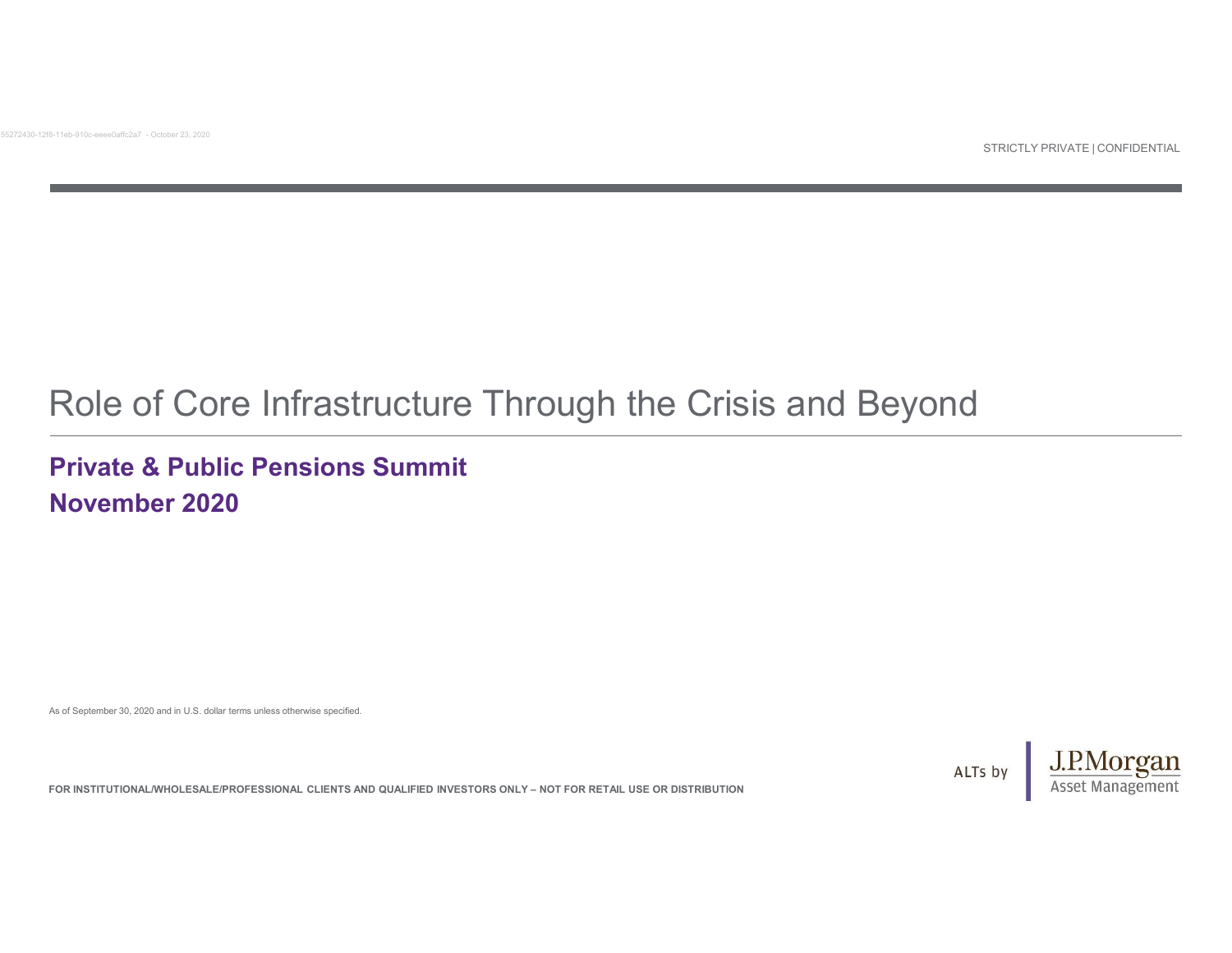# Core/Core+ Infrastructure is Essential 55272430-12f8-11eb-910c-eeee0affc2a7 - October 23, 2020

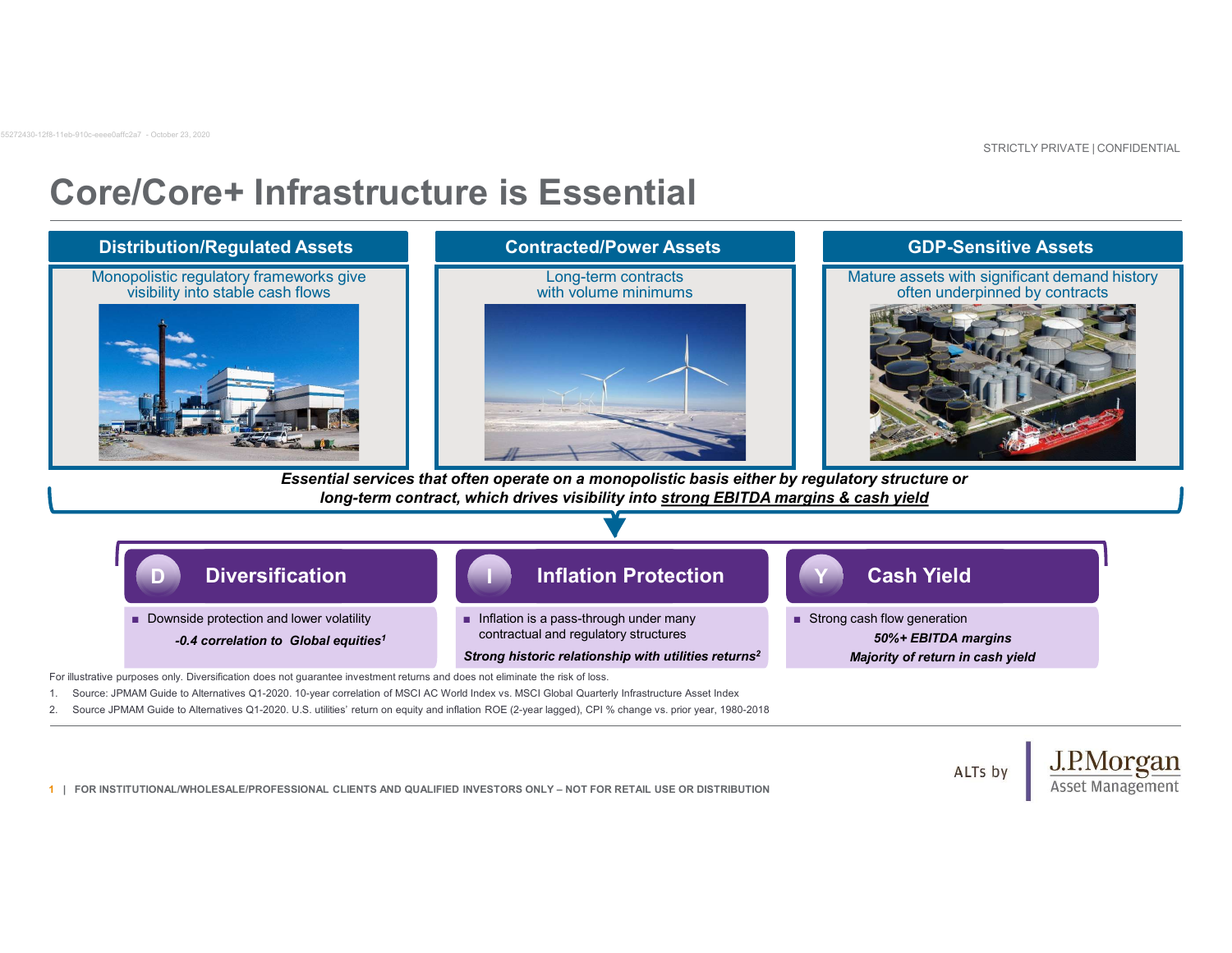# Private Infrastructure Fundraising 55272430-12f8-11eb-910c-eeee0affc2a7 - October 23, 2020

## Pre COVID-19 Private Infrastructure Fundraising Had Continued to Grow

### Global private capital fundraising



Source: Preqin, J.P. Morgan Asset Management.

Data is based on availability as of August 31, 2020.

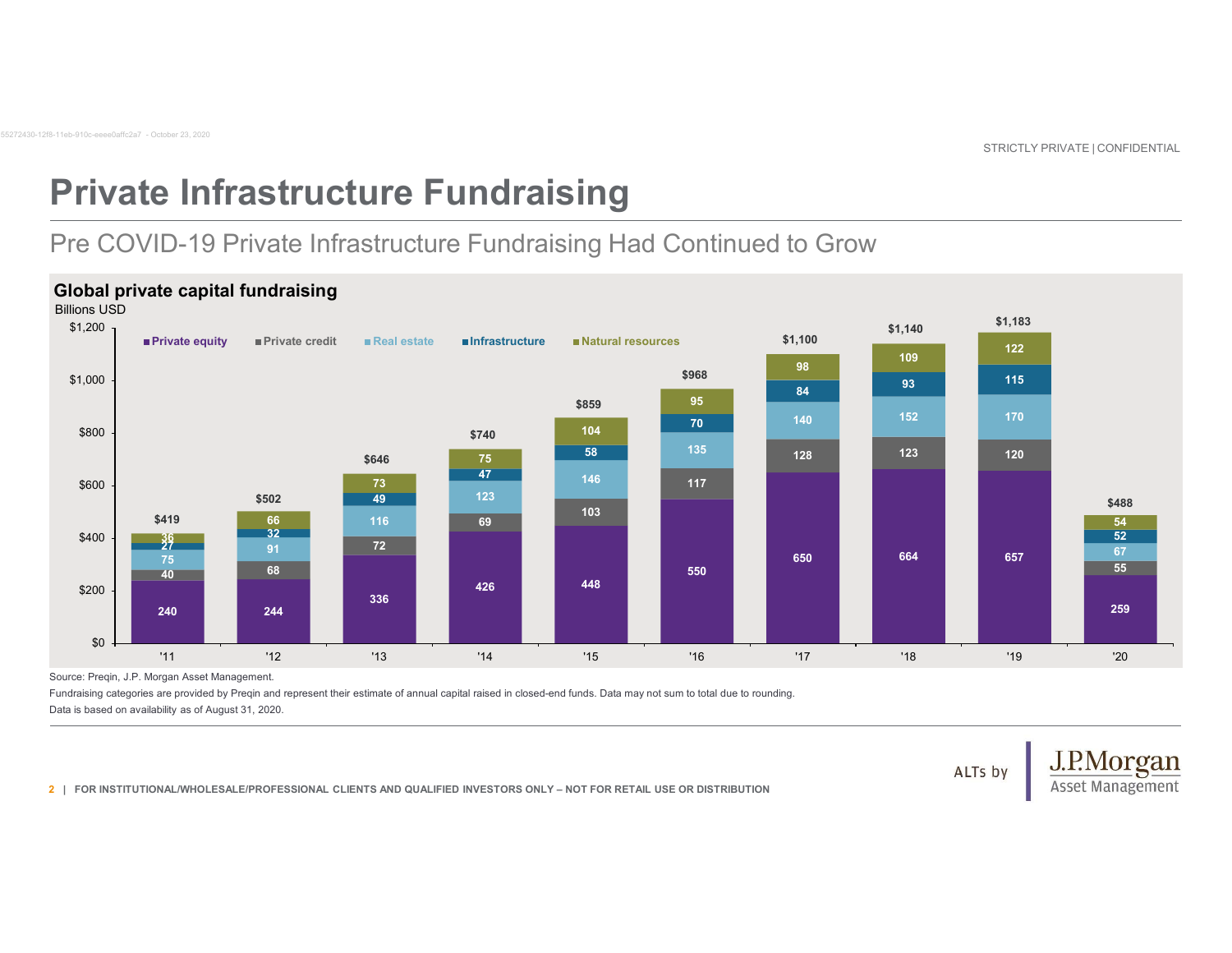# The Underlying Need For Infrastructure Investment Remains STRICTLY PRIVATE | CONFIDENTIAL 55272430-12f8-11eb-910c-eeee0affc2a7 - October 23, 2020



Source: McKinsey Global Institute, J.P. Morgan Asset Management. Data is based on availability as of August 31, 2020.

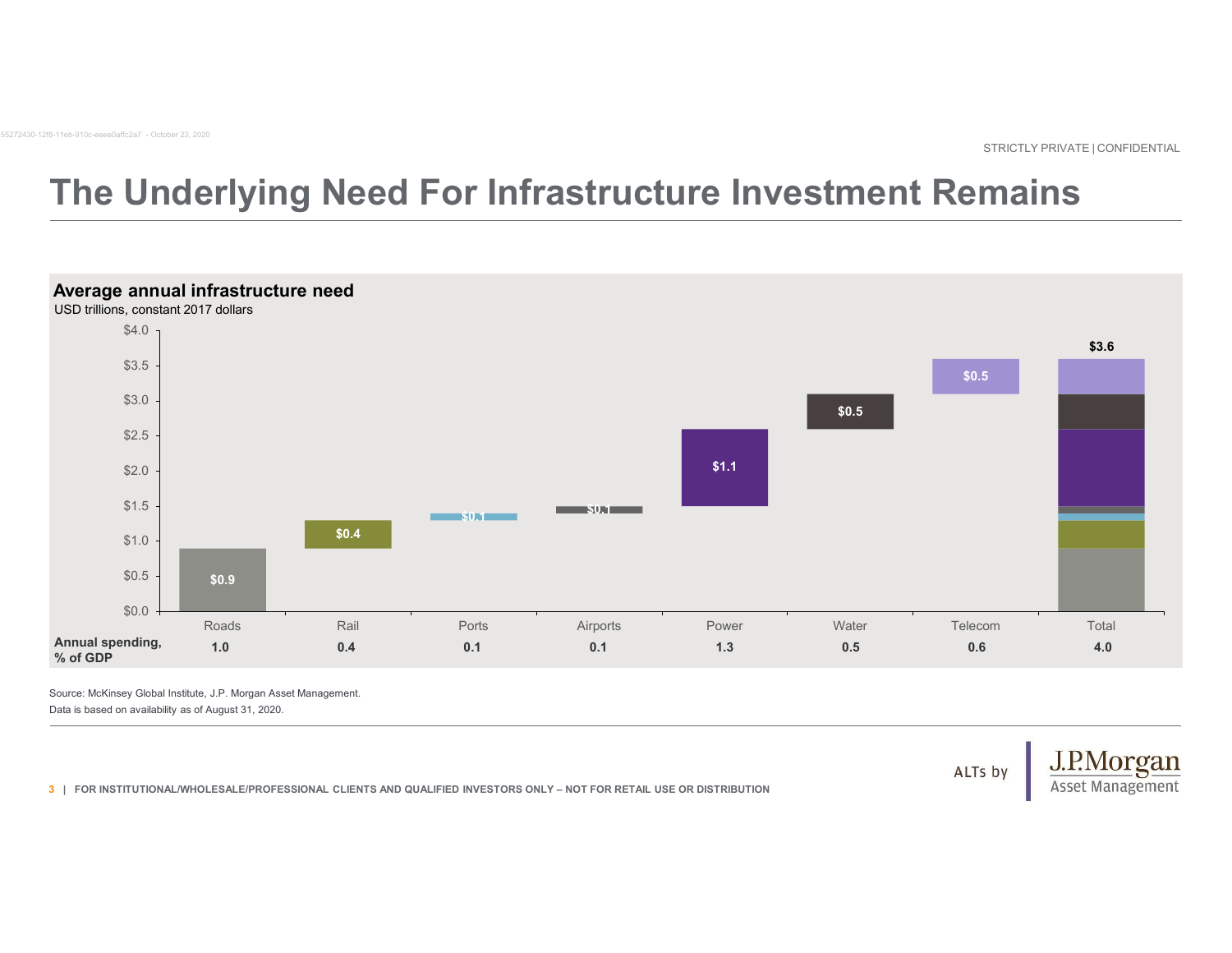STRICTLY PRIVATE | CONFIDENTIAL

## Private Infrastructure Returns Have Been Resilient & Supported by Income **Private Infrastructure Returns Have<br>Resilient & Supported by Income**



Source: MSCI, J.P. Morgan Asset Management.

first quarter of 2009.

Past performance is not a reliable indicator current and future results. Alternative investments carry more risk than traditional investments and are recommended only for long-term investment. Some alternative investments leveraged and rely on speculative investments that can magnify the potential for loss or gain. Diversification does not guarantee investment returns or eliminate the risk of loss.

Data is based on availability as of August 31, 2020.

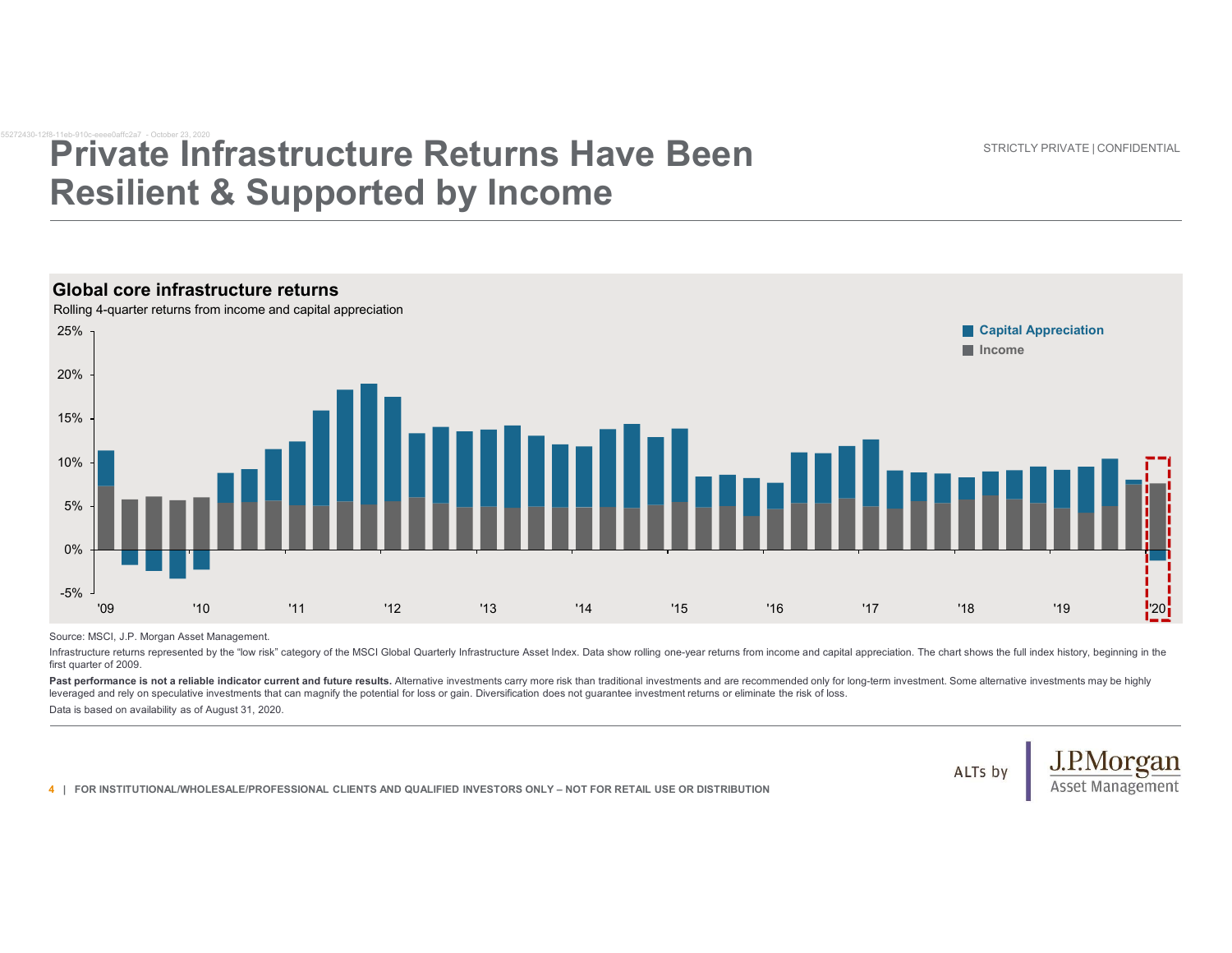STRICTLY PRIVATE | CONFIDENTIAL

## Private Infrastructure Has Historically Demonstrated Diversification Over Time **Private Infrastructure Has Historical<br>Demonstrated Diversification Over**

### Public and private market correlations

| <b>Private Infrastructure Has Historically</b><br><b>Demonstrated Diversification Over Time</b><br><b>Public and private market correlations</b><br>Quarter returns<br>APAC Core   Global Core  <br>Global<br>Global<br>U.S. Core<br><b>Europe</b><br><b>Direct</b><br>Venture<br>Private<br><b>Equity</b><br>Relative<br>2008 - 2020<br><b>RE</b><br><b>Bonds</b><br><b>Equities</b><br>RE<br>Core RE<br>Infra<br>Lending<br>Capital<br>Long/Short<br>Value<br><b>Equity</b><br><b>Global Bonds</b><br>1.0<br><b>Global Equities</b><br>0.3<br>1.0 | STRICTLY PRIVATE   CONFIDENTIAL<br>U.S. Core RE<br>1.0<br>$-0.1$<br>0.1<br><b>Europe Core</b><br>$-0.2$<br>0.3<br>0.8<br>1.0<br><b>APAC Core RE</b><br>$-0.2$<br>0.2<br>0.9<br>0.8<br>1.0<br><b>START START</b><br>Global Core Infra<br>$-0.1$<br>$-0.1$<br>0.3<br>0.1<br>0.3<br>1.0<br>----<br>---<br>---<br><b>Direct Lending</b><br>0.2<br>0.0<br>0.7<br>0.4<br>0.4<br>1.0<br>0.3<br>0.1<br><b>Venture Capital</b><br>$-0.1$<br>0.6<br>0.5<br>0.7<br>0.5<br>0.6<br>1.0<br>0.2<br>0.0<br>0.9<br>0.7<br><b>Private Equity</b><br>0.8<br>0.4<br>0.6<br>0.5<br>1.0<br>0.2<br>$-0.1$<br>0.8<br>0.6<br><b>Equity Long/Short</b><br>1.0<br>0.0<br>0.3<br>0.1<br>0.8<br>1.0 | 0.0<br>0.9<br><b>Relative Value</b><br>0.1<br>0.9<br>0.0<br>0.2<br>0.1<br>0.5<br>0.8<br>0.9 <sub>1</sub><br>1.0 |
|-----------------------------------------------------------------------------------------------------------------------------------------------------------------------------------------------------------------------------------------------------------------------------------------------------------------------------------------------------------------------------------------------------------------------------------------------------------------------------------------------------------------------------------------------------|------------------------------------------------------------------------------------------------------------------------------------------------------------------------------------------------------------------------------------------------------------------------------------------------------------------------------------------------------------------------------------------------------------------------------------------------------------------------------------------------------------------------------------------------------------------------------------------------------------------------------------------------------------------------|-----------------------------------------------------------------------------------------------------------------|
|                                                                                                                                                                                                                                                                                                                                                                                                                                                                                                                                                     |                                                                                                                                                                                                                                                                                                                                                                                                                                                                                                                                                                                                                                                                        | Macro                                                                                                           |
|                                                                                                                                                                                                                                                                                                                                                                                                                                                                                                                                                     |                                                                                                                                                                                                                                                                                                                                                                                                                                                                                                                                                                                                                                                                        |                                                                                                                 |
|                                                                                                                                                                                                                                                                                                                                                                                                                                                                                                                                                     |                                                                                                                                                                                                                                                                                                                                                                                                                                                                                                                                                                                                                                                                        |                                                                                                                 |
|                                                                                                                                                                                                                                                                                                                                                                                                                                                                                                                                                     |                                                                                                                                                                                                                                                                                                                                                                                                                                                                                                                                                                                                                                                                        |                                                                                                                 |
|                                                                                                                                                                                                                                                                                                                                                                                                                                                                                                                                                     |                                                                                                                                                                                                                                                                                                                                                                                                                                                                                                                                                                                                                                                                        |                                                                                                                 |
|                                                                                                                                                                                                                                                                                                                                                                                                                                                                                                                                                     |                                                                                                                                                                                                                                                                                                                                                                                                                                                                                                                                                                                                                                                                        |                                                                                                                 |
|                                                                                                                                                                                                                                                                                                                                                                                                                                                                                                                                                     |                                                                                                                                                                                                                                                                                                                                                                                                                                                                                                                                                                                                                                                                        |                                                                                                                 |
|                                                                                                                                                                                                                                                                                                                                                                                                                                                                                                                                                     |                                                                                                                                                                                                                                                                                                                                                                                                                                                                                                                                                                                                                                                                        |                                                                                                                 |
|                                                                                                                                                                                                                                                                                                                                                                                                                                                                                                                                                     |                                                                                                                                                                                                                                                                                                                                                                                                                                                                                                                                                                                                                                                                        |                                                                                                                 |
|                                                                                                                                                                                                                                                                                                                                                                                                                                                                                                                                                     |                                                                                                                                                                                                                                                                                                                                                                                                                                                                                                                                                                                                                                                                        |                                                                                                                 |
|                                                                                                                                                                                                                                                                                                                                                                                                                                                                                                                                                     |                                                                                                                                                                                                                                                                                                                                                                                                                                                                                                                                                                                                                                                                        |                                                                                                                 |
|                                                                                                                                                                                                                                                                                                                                                                                                                                                                                                                                                     |                                                                                                                                                                                                                                                                                                                                                                                                                                                                                                                                                                                                                                                                        |                                                                                                                 |
| Global<br>real estate                                                                                                                                                                                                                                                                                                                                                                                                                                                                                                                               |                                                                                                                                                                                                                                                                                                                                                                                                                                                                                                                                                                                                                                                                        |                                                                                                                 |
|                                                                                                                                                                                                                                                                                                                                                                                                                                                                                                                                                     |                                                                                                                                                                                                                                                                                                                                                                                                                                                                                                                                                                                                                                                                        |                                                                                                                 |
|                                                                                                                                                                                                                                                                                                                                                                                                                                                                                                                                                     |                                                                                                                                                                                                                                                                                                                                                                                                                                                                                                                                                                                                                                                                        |                                                                                                                 |
|                                                                                                                                                                                                                                                                                                                                                                                                                                                                                                                                                     |                                                                                                                                                                                                                                                                                                                                                                                                                                                                                                                                                                                                                                                                        |                                                                                                                 |
| <b>Private</b><br>markets                                                                                                                                                                                                                                                                                                                                                                                                                                                                                                                           |                                                                                                                                                                                                                                                                                                                                                                                                                                                                                                                                                                                                                                                                        |                                                                                                                 |
|                                                                                                                                                                                                                                                                                                                                                                                                                                                                                                                                                     |                                                                                                                                                                                                                                                                                                                                                                                                                                                                                                                                                                                                                                                                        |                                                                                                                 |
|                                                                                                                                                                                                                                                                                                                                                                                                                                                                                                                                                     |                                                                                                                                                                                                                                                                                                                                                                                                                                                                                                                                                                                                                                                                        |                                                                                                                 |
|                                                                                                                                                                                                                                                                                                                                                                                                                                                                                                                                                     |                                                                                                                                                                                                                                                                                                                                                                                                                                                                                                                                                                                                                                                                        |                                                                                                                 |
| Hedge<br>funds                                                                                                                                                                                                                                                                                                                                                                                                                                                                                                                                      |                                                                                                                                                                                                                                                                                                                                                                                                                                                                                                                                                                                                                                                                        | 0.0<br>0.2<br>0.4<br>0.4<br>$-0.1$<br>$-0.1$<br>$-0.1$<br>0.1<br>0.1<br>0.4<br>0.3<br>1.0<br>Macro              |

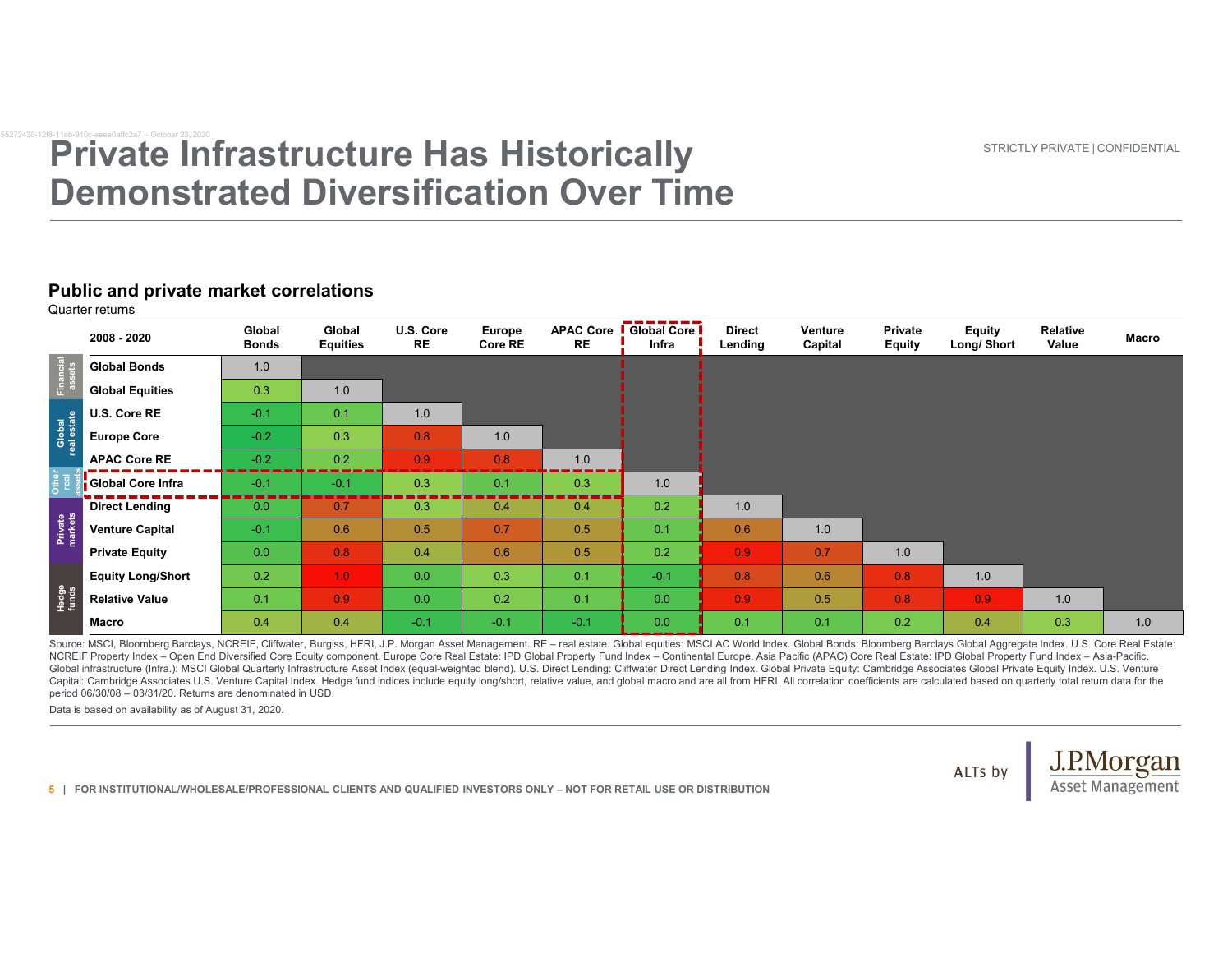# Core Infrastructure Has Responded Well to Inflation 55272430-12f8-11eb-910c-eeee0affc2a7 - October 23, 2020

Compared to utilities, equities and fixed income investments struggled to regain purchasing power following the last period of high inflation STRICTLY PRIVATE | CONFIDENTIAL



Source: Bloomberg, SNL.com, JPMAM. Inflation is U.S. CPI YoY, equities is S&P 500, corporate debt is Barclays U.S. Corporate Agg, Treasuries is Barclays U.S. Treasuries Index, and listed utilities is Dow Jones Utility Aver December 2016. Past performance is not a reliable indicator of current and future results. Indices do not include fees or operating expenses and are not available for actual investment.

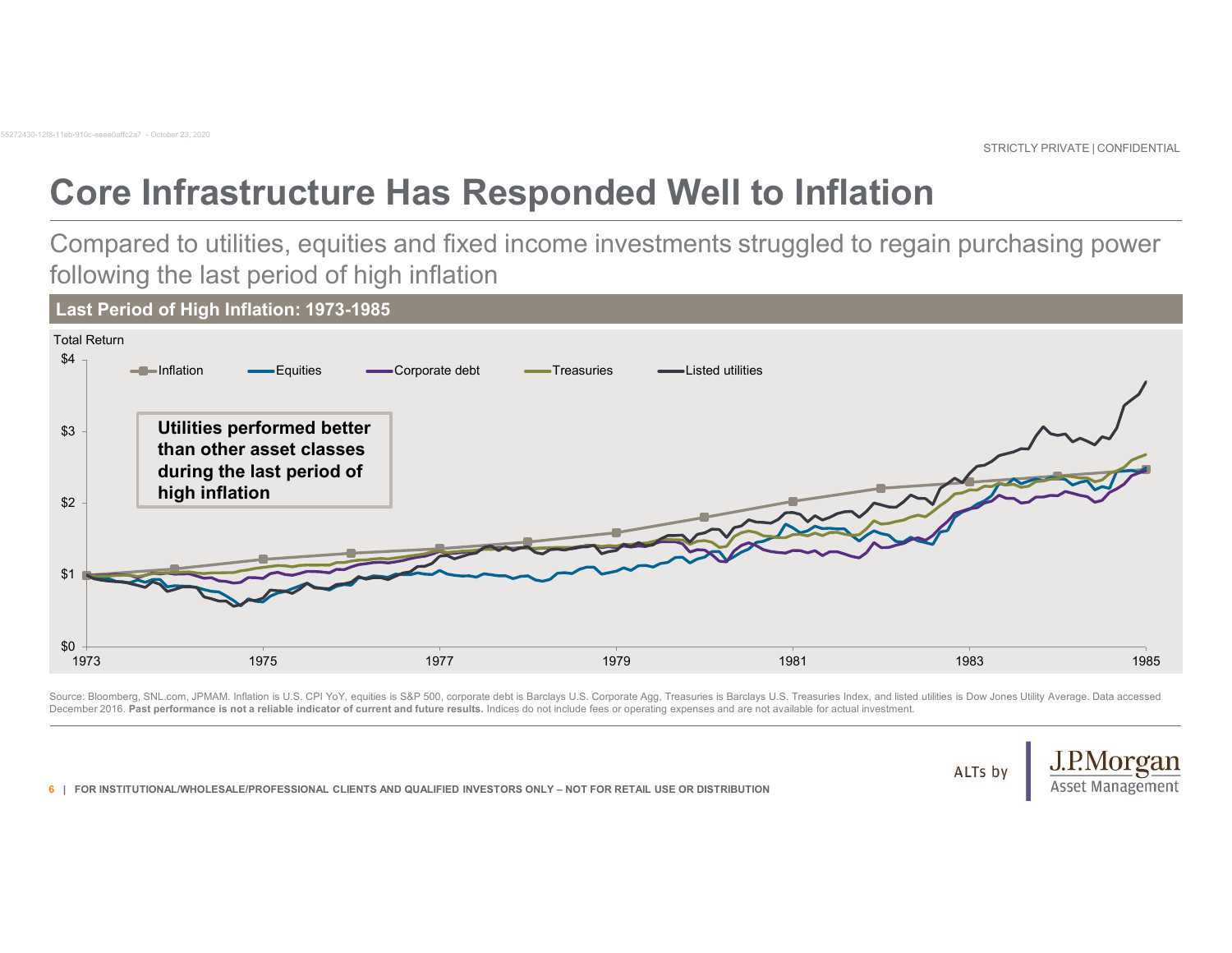# Value of ESG Implementation 55272430-12f8-11eb-910c-eeee0affc2a7 - October 23, 2020

## ENVIRONMENTAL SOCIAL GOVERNANCE

Climate Change Renewable energy Greenhouse gas emissions Waste generation and disposal Air pollution Water security



Health and safety for employees, customers, community

Employee engagement

Stakeholder communications

**Cybersecurity** 

Gender and diversity



Board composition Executive compensation Audit committee structure Succession planning Bribery and corruption Whistleblower protection



only as a pre-requisite for responsible investing, but also as a tool to help mitigate potential risks.

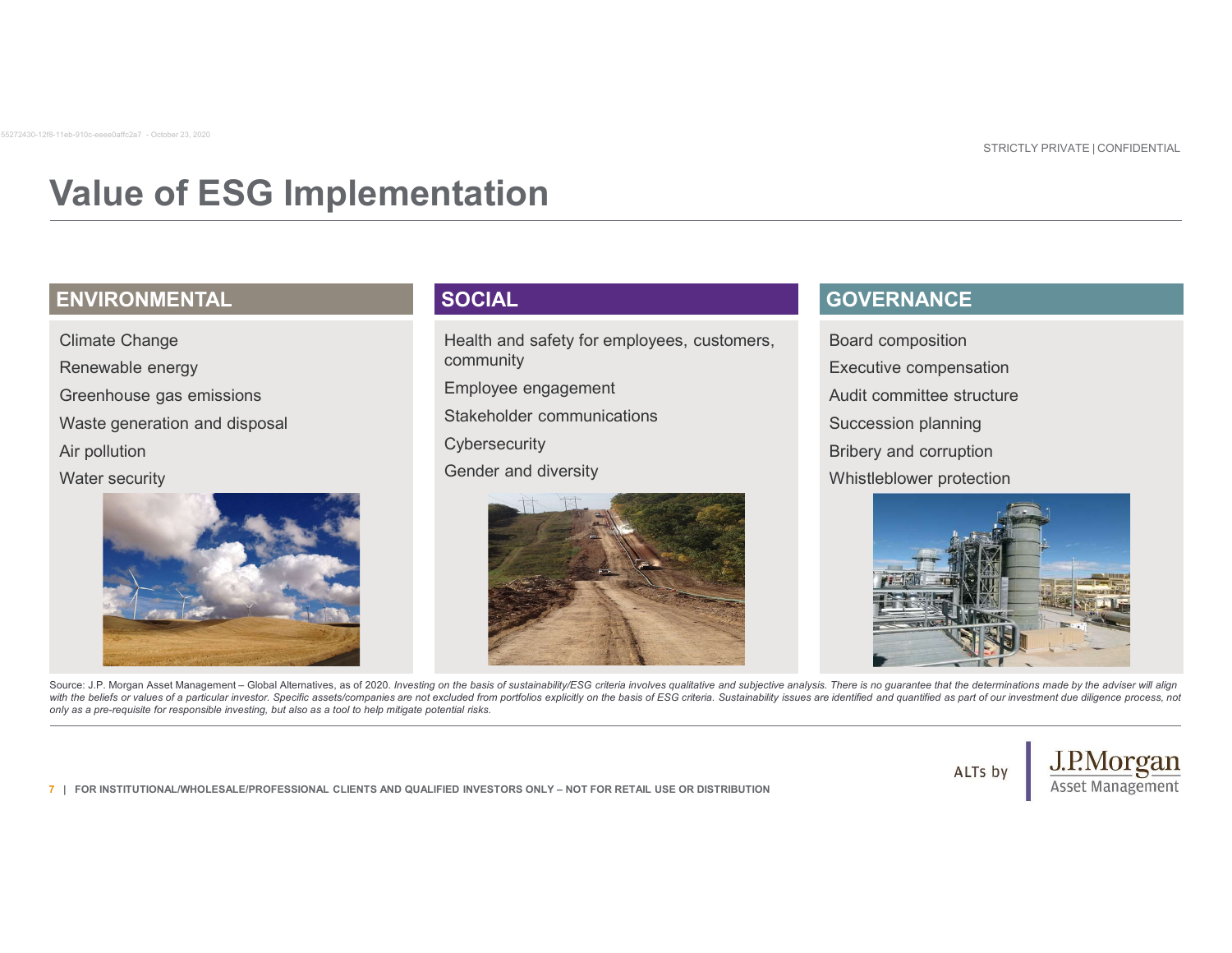## Playing Offense and Defense to Invest and Manage for the Long-Term Playing Offense and Defense to Inve<br>Manage for the Long-Term

Implementation of strong ESG practices, with an emphasis on the "S" via stakeholder engagement, is critical for a long-term, sustainable investment. STRICTLY PRIVATE | CONFIDENTIAL

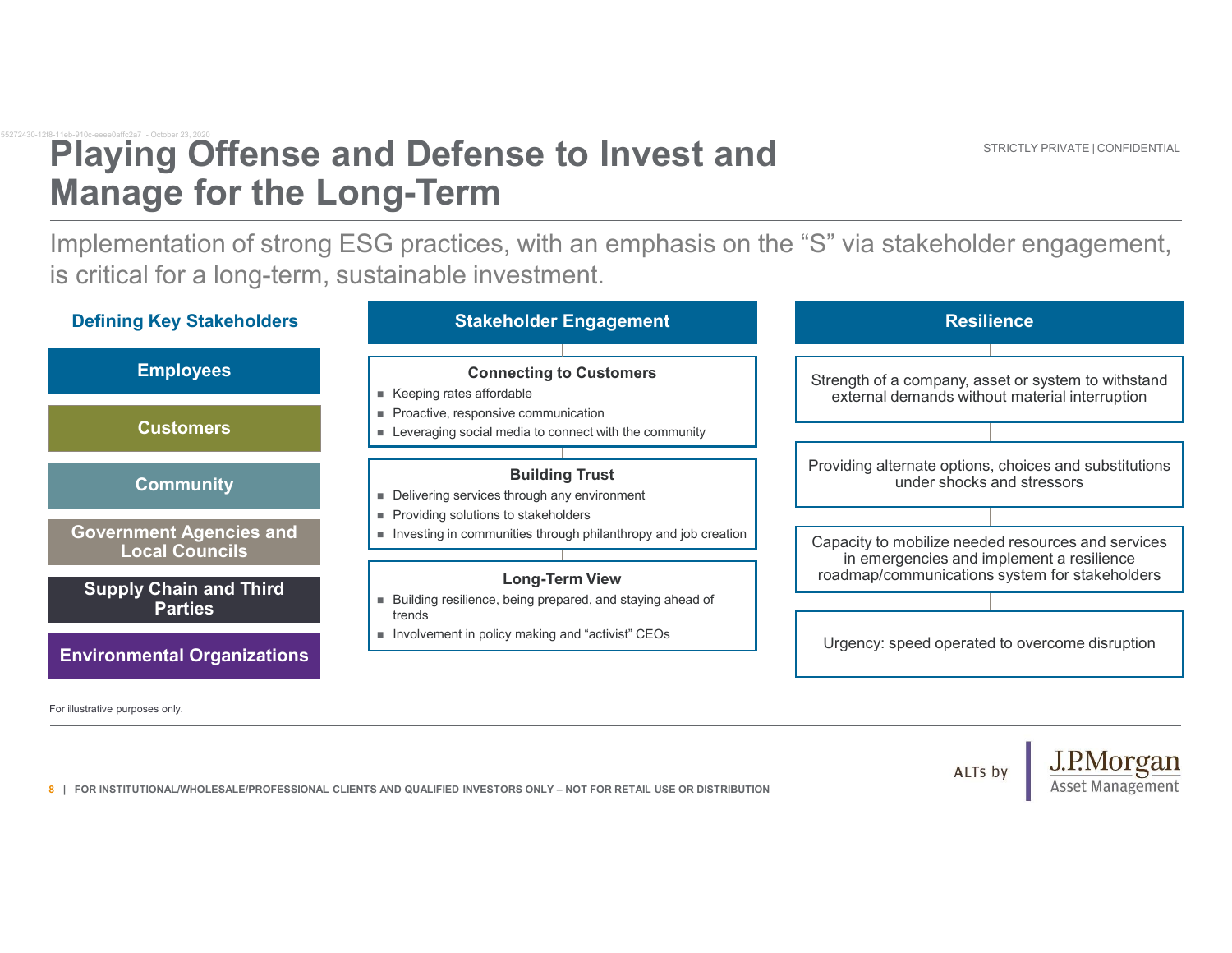# Measuring the "S" – Active Engagement<br>Across Local Communities<br>Providing essential services, actively engaging in communities, supporting lo Across Local Communities Measuring the "S" – Active Engager<br>Across Local Communities

Providing essential services, actively engaging in communities, supporting local economic growth and providing local job opportunities STRICTLY PRIVATE | CONFIDENTIAL

|  | <b>Measuring the "S" - Active Engagement</b><br>STRICTLY PRIVATE   CONFIDENTIAL<br><b>Across Local Communities</b>       |                                                                                                                                           |                                          |                                                                                                     |                                              |                                                                   |  |  |
|--|--------------------------------------------------------------------------------------------------------------------------|-------------------------------------------------------------------------------------------------------------------------------------------|------------------------------------------|-----------------------------------------------------------------------------------------------------|----------------------------------------------|-------------------------------------------------------------------|--|--|
|  |                                                                                                                          | Providing essential services, actively engaging in communities, supporting local economic growth<br>and providing local job opportunities |                                          |                                                                                                     |                                              |                                                                   |  |  |
|  | <b>Volunteering</b><br><b>Laptops and wi-fi for schools</b><br><b>PPE equipment for hospitals</b><br><b>Green energy</b> |                                                                                                                                           |                                          | <b>Cash donations</b><br><b>Food banks</b><br><b>Shovel ready projects</b><br><b>Carbon capture</b> |                                              |                                                                   |  |  |
|  |                                                                                                                          |                                                                                                                                           |                                          |                                                                                                     |                                              |                                                                   |  |  |
|  |                                                                                                                          |                                                                                                                                           |                                          |                                                                                                     |                                              |                                                                   |  |  |
|  |                                                                                                                          |                                                                                                                                           |                                          |                                                                                                     |                                              |                                                                   |  |  |
|  | <b>GOOD HEALTH<br/>AND WELL-BEING</b><br>3                                                                               | <b>CLEAN WATER<br/>AND SANITATION</b>                                                                                                     | AFFORDABLE AND<br>CLEAN ENERGY<br>A.L.A. | 9 INDUSTRY, INNOVATION<br><b>K.A.</b>                                                               | <b>1</b> SUSTAINABLE CITIES<br>l an I<br>出鱼苗 | <b>RESPONSIBLE</b><br><b>CONSUMPTION</b><br><b>AND PRODUCTION</b> |  |  |
|  |                                                                                                                          | 9   FOR INSTITUTIONAL/WHOLESALE/PROFESSIONAL CLIENTS AND QUALIFIED INVESTORS ONLY – NOT FOR RETAIL USE OR DISTRIBUTION                    |                                          |                                                                                                     |                                              | J.P.Morgan<br>ALTs by                                             |  |  |

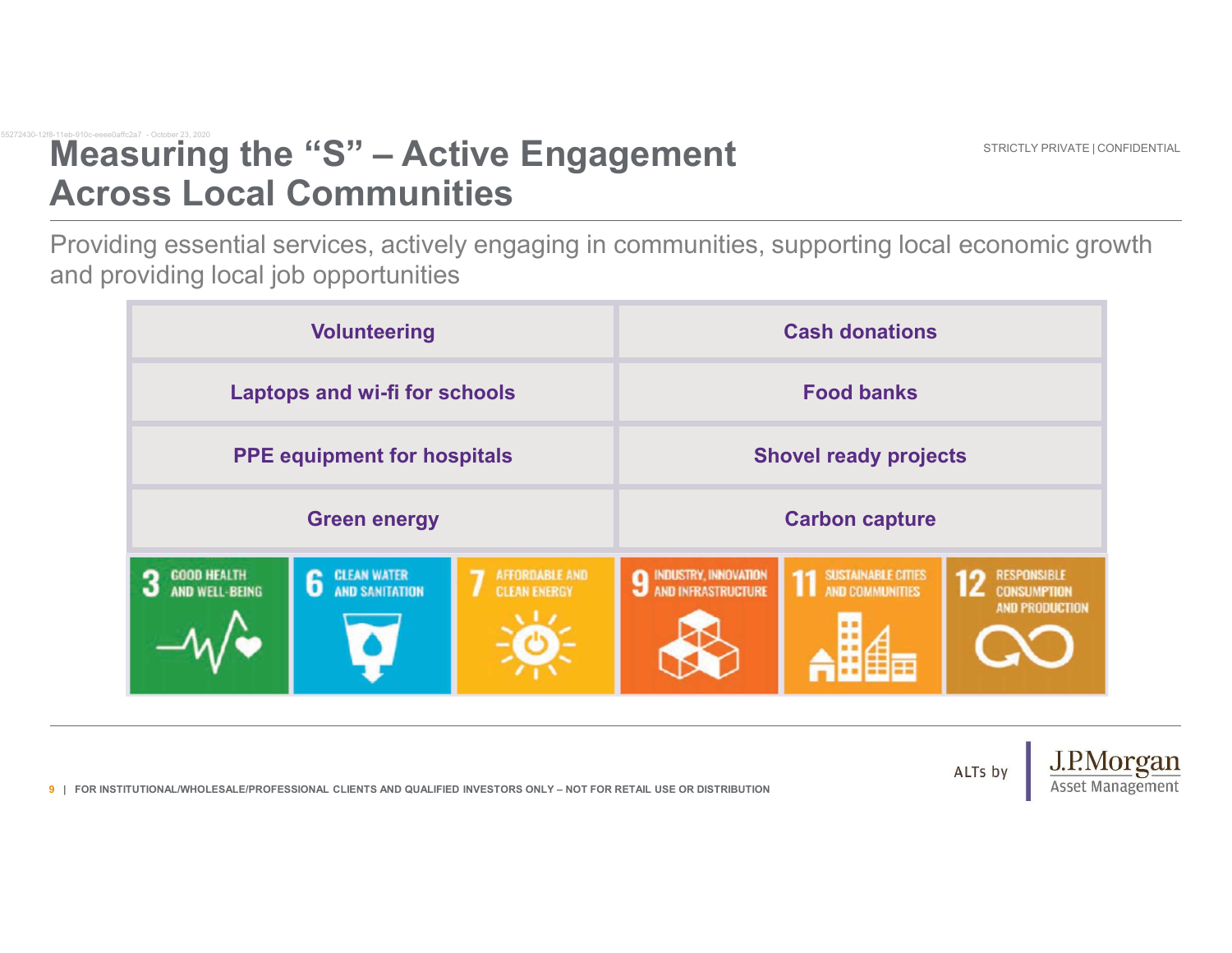## Risk and Disclosures

STRICTLY PRIVATE | CONFIDENTIAL<br>NOT FOR RETAIL DISTRIBUTION: This communication has been prepared exclusively for institutional, wholesale, professional clients and qualified investors only, as defined by local laws and re RISK and DISCIDSUITES<br>NOT DESERVATE CONFIDENTIAL<br>NOT OR RETAIL DISTRIBUTON: This communication has been prepared acclusively for institutional, wholesais, professional clients and qualified investors only, as defined by l STRICTLY PRIVATE | CONFIDENTIAL<br>NOT OR REFAIL DISTRIBUTION: This communication has been prepared exclusively for institutional, wholesale, professional clients and qualified investors only, as defined by beta lluw and regu prepared without regard to specific objectives, financial situation or needs of any particular receiver. Any research in this document has been obtained and may have been acted upon by J.P. Morgan Asset Management for its own purpose. The results of such research are being made available as additional information and do not necessarily reflect the views of J.P. Morgan Asset Management. This presentation is qualified in its entirety by the offering memorandu carefully read prior to any investment in a fund. The purchase of shares of a fund is suitable only for sophisticated investors for whom an investment in such fund does not constitute a complete investment program and who willing to assume the risks involved in such fund's investment program. An investment in the funds involves a number of risks. For a description of the risk factors associated with an investment in a fund, please refer to factors in the offering memorandum (available upon request). Shares of the funds are not deposits, obligations of, or endorsed or guaranteed by, JPMorgan Chase Bank, NA or any other bank and are not insured by the FDIC, th Board or any other government agency. Any forecasts, figures, opinions, statements of financial market trends or investment techniques and strategies expressed are those of J.P. Morgan Asset Management, unless otherwise st STROTLY PRANE (CONFIDENTIAL<br>
NOT OR RESERVATE (CONFIDENTIAL<br>
NOT OR RESERVATE CONFIDENTIAL<br>
NOT OR RESERVATE CONFIDENTIAL<br>
NOTE AREA DISTRIBUTION THE COMMUNISHIPS IS A CONFIDENTIAL CONFIDENTIAL CONFIDENTIAL<br>
The is a cons notification to you. Investments in Alternative Investment Funds (AIFs) involves a high degree of risks, including the possible loss of the original amount invested. The value of investments and the income from them may fl market conditions and taxation agreements. Changes in exchange rates may have an adverse effect on the value, price or income of the products or underlying investment. Both past performance and yields are not reliable indicators of current and future results. There is no guarantee that any forecast will come to pass. Any investment decision should be based solely on the basis of any applicable local offering documents such as the prospectus, annual report, semi-annual report, private placement or offering memorandum. For further information, any questions and for copies of the offering material you can contact your usual J.P. Morgan Asset Management representative. Any reproduction, retransmission, dissemination or other unauthorized use of this document or the information contained herein by any person or entity without the express prior written consent of J.P. Morgan Asset Management is strictly prohibited.  $\begin{small} & \textbf{SRS R} \textbf{QNS} \textbf{QNS} \textbf{QNS} \textbf{QNS} \textbf{QNS} \textbf{QNS} \textbf{QNS} \textbf{QNS} \textbf{QNS} \textbf{QNS} \textbf{QNS} \textbf{QNS} \textbf{QNS} \textbf{QNS} \textbf{QNS} \textbf{QNS} \textbf{QNS} \textbf{QNS} \textbf{QNS} \textbf{QNS} \textbf{QNS} \textbf{QNS} \textbf{QNS} \textbf{QNS} \textbf{QNS} \textbf{QNS} \textbf{QNS} \textbf{QNS} \textbf{QNS} \textbf$ communication you agree with the intended purpose described above. Any examples used in this material are generic, hypothetical and for illustration purposes only. None of J.P. Morgan Asset Management, its affiliates or representatives is  $\begin{minipage}[t]{0.98cm} \textbf{0.88cm} \textbf{0.88cm} \textbf{0.88cm} \textbf{0.88cm} \textbf{0.88cm} \textbf{0.88cm} \textbf{0.88cm} \textbf{0.88cm} \textbf{0.88cm} \textbf{0.88cm} \textbf{0.88cm} \textbf{0.88cm} \textbf{0.88cm} \textbf{0.88cm} \textbf{0.88cm} \textbf{0.88cm} \textbf{0.88cm} \textbf{0.88cm} \textbf{0.88cm} \textbf{0.88cm} \textbf{0$ **RISK and DISCIOSUPES**<br>
The second of the second counterparty of the FCA interactional counterparty of the FCA interactional counterparty of the FCA interactional counterparty of the FCA interactional counterparty of the In Switzerland, JPMorgan Asset Management (Switzerland) LLC, Dreikönigstrasse 37, 8002 Zurich, acts as Swiss representative of the funds and J.P. Morgan (Suisse) SA, 8 Rue de la Confédération, 1204 Geneva, as paying agent of the funds. **EXERCIA SUBARUM AND PROPERTY AND ARRESTS TO AND ARRESTS TO ANNOUNCED THE CONTRACT CONTRACT CONTRACT CONTRACT CONTRACT CONTRACT CONTRACT CONTRACT CONTRACT CONTRACT CONTRACT CONTRACT CONTRACT CONTRACT CONTRACT CONTRACT CON** er in a northeaster of the commentent as a set of the material and the set of the set of the set of the set of the set of the set of the set of the set of the set of the set of the set of the set of the set of the set of The Experiment of the specific states in the control of the specific states in the specific states in the specific states in the specific states in the specific states in the specific states in the specific states in the we are the some of the sound of the sound of the solid are the solid are the solid are the solid are the solid are the solid are the solid are the solid are the solid are the solid are the solid are the solid are the so  $\begin{smallmatrix} \textbf{a} & \textbf{b} & \textbf{c} \\ \textbf{c} & \textbf{d} & \textbf{d} \\ \textbf{d} & \textbf{e} & \textbf{d} \\ \textbf{e} & \textbf{e} & \textbf{e} \\ \textbf{e} & \textbf{e} & \textbf{e} \\ \textbf{e} & \textbf{e} & \textbf{e} \\ \textbf{e} & \textbf{e} & \textbf{e} \\ \textbf{e} & \textbf{e} & \textbf{e} \\ \textbf{e} & \textbf{e} & \textbf{e} \\ \textbf{e} & \textbf{e} & \textbf{e} \\ \textbf{$ 

making any investment or financial decisions, an investor should seek individualized advice from personal financial, legal, tax and other professionals that take into account all of the particular facts and circumstances o

In the United Kingdom, the Funds are categorized as a Non-Mainstream Pooled Investment as defined by the Financial Conduct Authority (FCA). The Funds are not available to the general public and may only be promoted in the categories of persons pursuant to the exemption to Section 238 of the Financial Services and Markets Act 2000 (FSMA 2000). This information is only directed to persons believed by JPMorgan Asset Management (UK) Limited to

JPMorgan Asset Management (Switzerland) LLC herewith informs investors that with respect to its distribution activities in and from Switzerland it receives commissions pursuant to Art. 34 para. 2bis of the Swiss Collective Ordinance dated 22 November 2006. These commissions are paid out of the management fee as defined in the fund documentation. Further information regarding these commissions, including their calculation method, may be obtai request from JPMorgan Asset Management (Switzerland) LLC.

Investors should note that there is no right to cancel an agreement to purchase shares under the Rules of the Financial Conduct Authority, the normal protections provided by the UK regulatory system do not apply and compen underwriter, placement agent or lender to such issuer. The investments and strategies discussed herein may not be suitable for all investors and may not be authorized or its offering may be restricted in your iurisdiction, investment in the products.

<sup>10</sup> | FOR INSTITUTIONAL/WHOLESALE/PROFESSIONAL CLIENTS AND QUALIFIED INVESTORS ONLY – NOT FOR RETAIL USE OR DISTRIBUTION purchase, sale or refinancing of infrastructure assets difficult or impracticable; changes in environmental laws and regulations, investments in other funds, troubled infrastructure assets and planning laws and other gover energy prices: negative developments in the economy that may depress travel activity: force majeure acts, terrorist events, under-insured or uninsurable losses; and other factors which are beyond the reasonable control of Investment Adviser. Many of these factors could cause fluctuations in usage, expenses and revenues, causing the value of the Investments to decline and negatively affecting the Fund's returns.